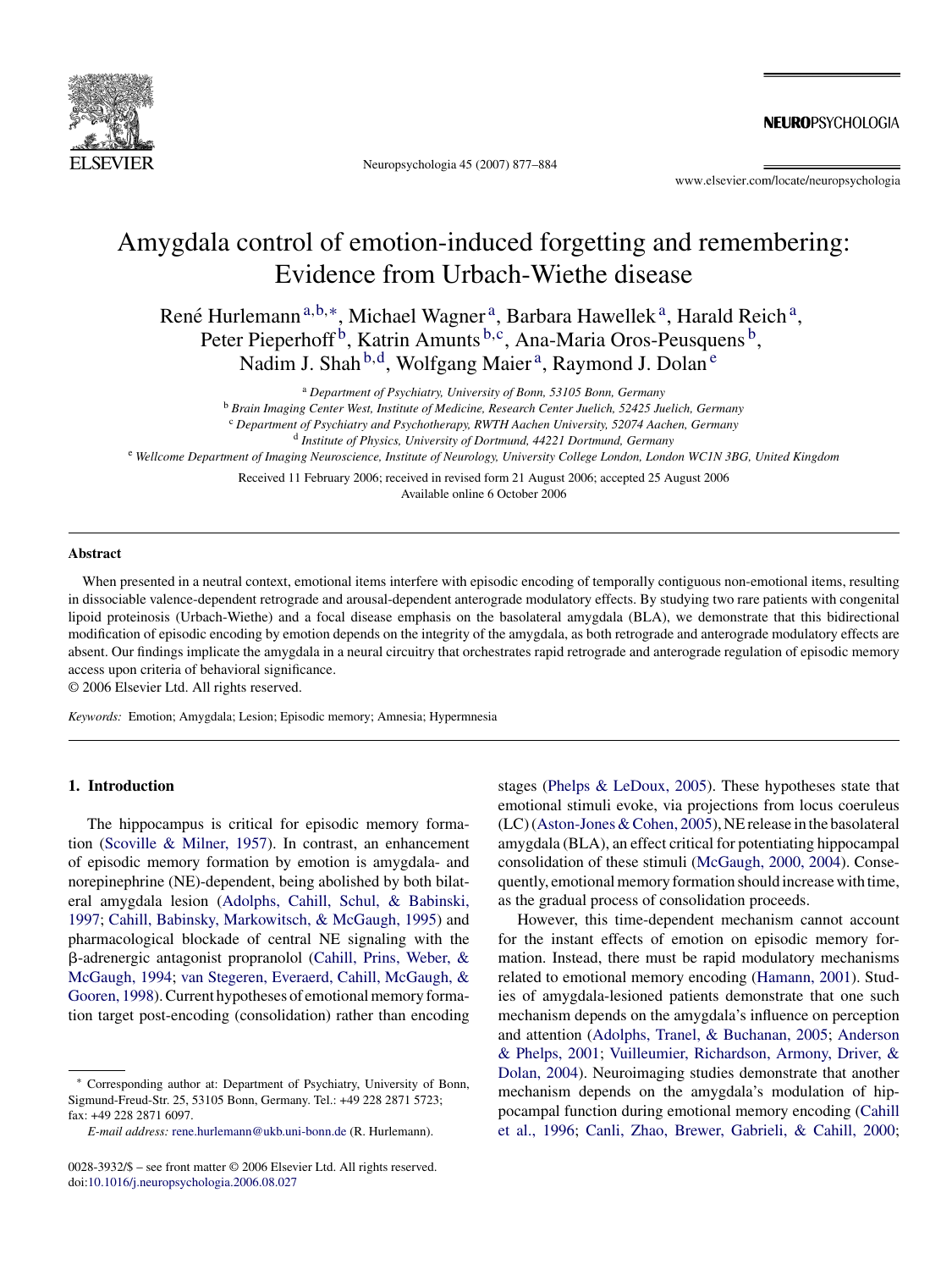[Dolcos, LaBar, & Cabeza, 2004a;](#page-6-0) [Hamann, Ely, Grafton, &](#page-6-0) [Kilts, 1999;](#page-6-0) [Kensinger & Corkin, 2004;](#page-6-0) [Kilpatrick & Cahill,](#page-6-0) [2003;](#page-6-0) [Richardson, Strange, & Dolan, 2004\).](#page-6-0) Pharmacological evidence indicates that this modulation is susceptible to antagonistic [\(Strange & Dolan, 2004;](#page-7-0) [Strange, Hurlemann, & Dolan,](#page-7-0) [2003;](#page-7-0) [van Stegeren et al., 2005\)](#page-7-0) and agonistic ([Harmer, Hill,](#page-6-0) [Taylor, Cowen, & Goodwin, 2003;](#page-6-0) [Harmer, Shelley, Cowen, &](#page-6-0) [Goodwin, 2004\) c](#page-6-0)hallenges of central NE signaling. Propranolol blocks emotional memory encoding in a manner akin to bilateral amygdala lesion ([Strange et al., 2003\),](#page-7-0) implying intra-amygdalar LC-NE release as a potent regulator of amygdala-hippocampal interactions during emotional memory encoding.

However, this regulation has costs and benefits. Free recall tests of episodic memory formation demonstrate that enhanced encoding of oddballs (the von Restorff phenomenon: [von](#page-7-0) [Restorff, 1933; Wallace, 1965\)](#page-7-0) critically interferes with the encoding of standard stimuli, an effect particularly evident for emotional oddballs ([Angelini, Capozzoli, Lepore, Grossi, &](#page-6-0) [Orsini, 1994;](#page-6-0) [Strange et al., 2003; Tulving, 1969\).](#page-7-0) Using an emotional oddball paradigm, we recently showed that emotional memory encoding is associated with retrograde and anterograde episodic memory changes involving an amnesia and hypermnesia, respectively. Consistent with a taxonomy of emotion along the orthogonal dimensions of arousal and valence [\(Russell,](#page-6-0) [1980; Lang, 1995\),](#page-6-0) anterograde interference is determined by arousal, with negative and positive emotion eliciting amnesia, whereas retrograde interference is determined by valence, with negative emotion eliciting amnesia and positive emotion eliciting hypermnesia. Both amnesic and hypermnesic effects are propranolol-sensitive, pointing to LC-NE as the control neurochemical substrate [\(Hurlemann et al., 2005\).](#page-6-0)

Neuropsychological studies of patients with bilateral amygdala lesion provide key mechanistic insights into emotional memory formation ([LaBar & Cabeza, 2006;](#page-6-0) [Phelps, 2006\)—](#page-6-0)in this case, determining whether the arousal-related anterograde and valence-related retrograde episodic memory changes in response to emotional memory encoding are amygdaladependent. Given previous findings that an intact amygdala is necessary for emotional memory encoding *per se* ([Hamann,](#page-6-0) [Lee, & Adolphs, 1999\)](#page-6-0) as well as a retrograde amnesic effect in response to it ([Strange et al., 2003\),](#page-7-0) we hypothesized that two patients with rare lipoid proteinosis (Urbach-Wiethe) and selective bilateral amygdala calcification lesion, but not controls, would be significantly impaired in our behavioral test of emotion-induced amnesia and hypermnesia.

## **2. Subjects and methods**

## *2.1. Participants*

Patients AM and BG are 30-year-old female monozygotic twins suffering from lipoid proteinosis (LP), also known as Urbach-Wiethe disease or hyalinosis cutis and mucosae (OMIM 247100), a rare autosomal recessive disorder typified by cutaneous, mucosal, and visceral deposits of periodic acid-Schiff (PAS)-positive hyaline (glycoprotein) material. LP is clinically heterogeneous, with classical features including beaded eyelid papules and laryngeal infiltration leading to hoarseness. In 50–75% of cases, LP causes bilateral calcifications in the medial temporal lobes, which occasionally target the amygdala selectively.

Epilepsy, when present, may be related to these calcifications ([Appenzeller et](#page-6-0) [al., 2006\).](#page-6-0) LP maps to chromosome 1q21 and results from mutations of the extracellular matrix protein 1 gene (ECM1) [\(Hamada et al., 2002\).](#page-6-0) In terms of history BG suffered an epileptic grand-mal seizure aged 12, which led to diagnosis of LP and subsequent diagnosis of her twin sister. When tested in our study, BG was on anticonvulsive therapy with a 900-mg daily dose of valproate. AM and BG completed 10 years of school education and have been in fulltime employment since. Both are married and have children.

Sixteen female control volunteers matched for age (age range, 24.3–34.2 years; mean age  $29.1 \pm 2.4$  years) and education served as the comparison group. Both controls and LP patients underwent psychiatric exploration to exclude either current or past DSM-IV (Diagnostic and Statistical Manual of Mental Disorders IV) axis I and axis II disorder. Controls had no current physical illness, and had not been on psychoactive medication for  $\geq$ 3 months. The study was approved by the local ethical committee, and all participants gave written informed consent according to the 1964 Declaration of Helsinki.

#### *2.2. Neuropsychological assessment*

Neuropsychologically, LP patients show much less cognitive deviation from controls than initial studies of patients with this rare aetiology had suggested [\(Siebert, Markowitsch, & Bartel, 2003\).](#page-7-0) Previous neuropsychological testing showed AM (and BG) to be of normal verbal IQ (VIQ) and within normal limits for a wide range of cognitive functions, including attention and short-term memory [\(Strange et al., 2003\).](#page-7-0) Therefore, LP patients and controls underwent restricted neuropsychological screening in the present study. This included the VLMT (Verbaler Lern- und Merkfähigkeitstest) ([Helmstaedter, Lend, & Lux,](#page-6-0) [2001\),](#page-6-0) a German version of the RAVLT (Rey Auditory Verbal Learning Test), to assess immediate verbal learning span, new learning, susceptibility to interference, and recognition memory. The ROCF (Rey-Osterrieth Complex Figure Test) ([Osterrieth, 1944; Rey, 1941\)](#page-6-0) was used to test incidental visual memory and the visuospatial constructional ability. Motor speed and visual attention were examined with the TMT (trail making test) ([Raitan, 1958\).](#page-6-0) VIQ was determined with the HAWIE-R (Hamburg-Wechsler Intelligenztest für Erwachsene) [\(Tewes, 1991\),](#page-7-0) a German Version of the WAIS-R (Wechsler Adult Intelligence Scale-Revised). A subtest of the RBMT (Rivermead behavioral memory test) [\(Wilson, Cockburn, Baddeley, & Hiorns, 1989\) w](#page-7-0)as used to investigate recognition of facial identity, whereas facial emotion recognition was assessed with the FEEST (facial expressions of emotions: stimuli and test) [\(Young, Perrett, Calder,](#page-7-0) [Sprengelmeyer, & Ekman, 2002\).](#page-7-0) As summarized in [Table 1, n](#page-2-0)europsychological screening showed that AM and BG have an average VIQ (HAWIE-R 100 and 105, respectively) and relatively normal cognitive skills as evident in most tasks, which replicates our previous findings ([Strange et al., 2003\).](#page-7-0) Interestingly, BG, but not AM, was significantly impaired in recognizing fearful facial expressions, with a recognition rate of 50% relative to 100% in controls.

#### *2.3. Episodic memory test*

Stimulus setup and experimental design have been detailed elsewhere [\(Hurlemann et al., 2005\).](#page-6-0) The paradigm featured 36 von Restorff lists, each composed of one oddball and seven standard stimuli, presented as picture items paired with their verbal descriptors. Standard stimuli included black and white line drawings of living and non-living entities ([Cycowicz, Friedman, Rothstein,](#page-6-0) [& Snodgrass, 1997;](#page-6-0) [Snodgrass & Vanderwart, 1980\),](#page-7-0) while oddballs included images primarily selected and edited from the International Affective Picture System (IAPS; [Lang, Bradley, & Cuthberg, 2005\).](#page-6-0) Of 36 oddballs implemented in the paradigm, 12 were perceptual-neutral (*P*), and 24 were perceptualemotional  $(E_xP)$ , including 12 positive  $(E_{\text{pos}}P)$  and 12 negative  $(E_{\text{neg}}P)$  oddballs.  $E_{\text{pos}}P$  and  $E_{\text{neg}}P$  oddballs differed from each other in terms of valence, but were matched for arousal.  $E_xP$  oddballs differed from  $P$  oddballs in terms of valence and arousal.

All participants were presented with 36 study-distraction-test sequences. Episodic memory was tested by free recall. Recall profiles were pooled according to the three oddball categories, thus, yielding a neutral, positive, and negative condition. As outcome parameter, episodic memory performance was determined condition-wise by calculating the percentage of correct recall (i.e. the output/input ratio) for the following three list positions: oddball −1, oddball,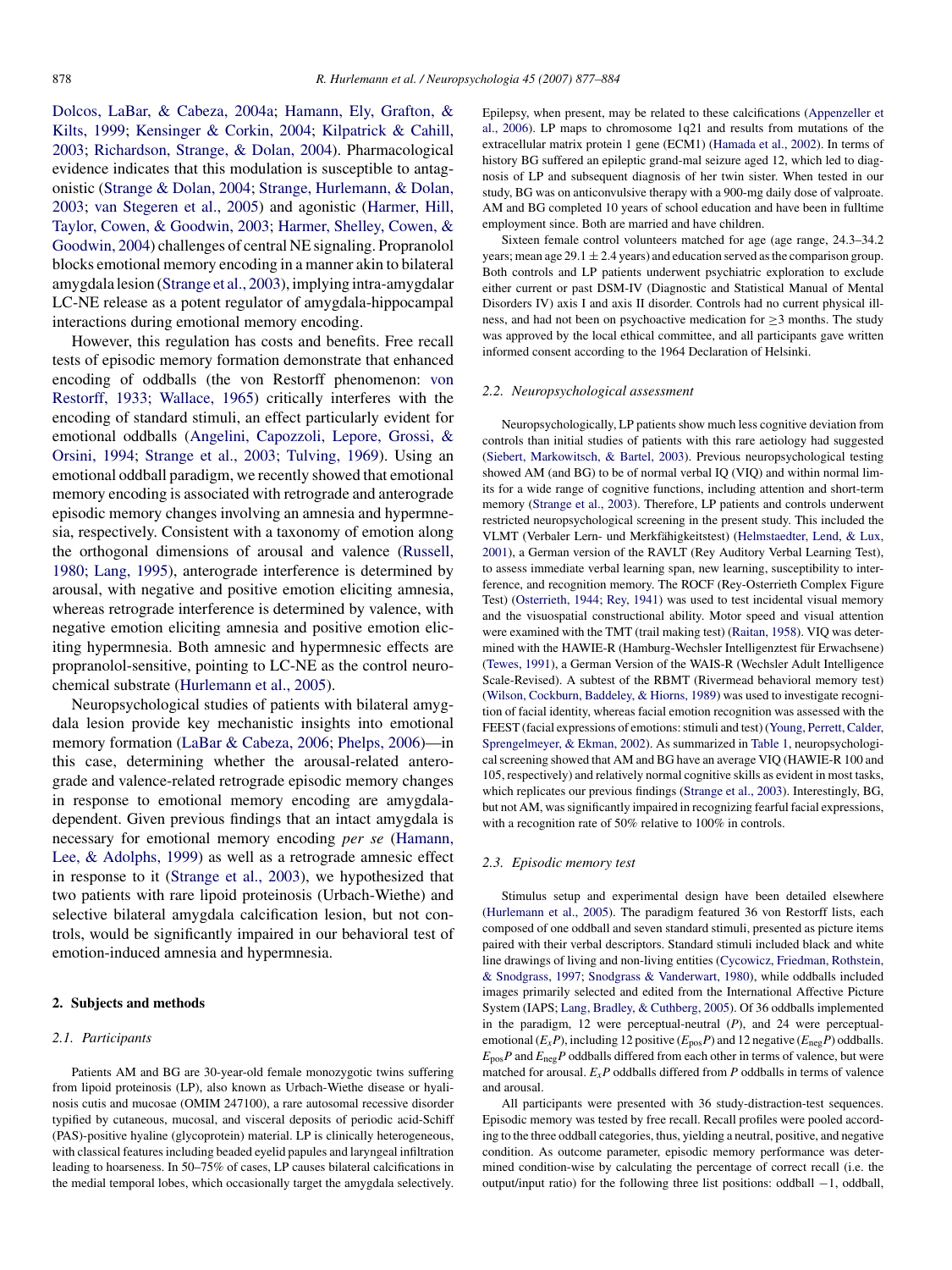## <span id="page-2-0"></span>Table 1

Demographical and neuropsychological characteristics of female Lipoid Proteinosis (Urbach-Wiethe) patients AM and BG and controls (*n* = 16)

| Variable                 | Max | Controls |      | AM  | <b>BG</b> |
|--------------------------|-----|----------|------|-----|-----------|
|                          |     | S        | S.D. | S   | S         |
| Age (years)              |     | 29.1     | 2.4  | 30  | 30        |
| Height (cm)              |     | 163.7    | 6.8  | 160 | 160       |
| Weight (kg)              |     | 61.3     | 5.5  | 60  | 49        |
| Education (years)        |     | 10.4     | 0.5  | 10  | 10        |
| <b>HAWIE-R VIQ</b>       |     | 106      | 12.9 | 100 | 105       |
| VLMT <sup>a</sup>        |     |          |      |     |           |
| Trial 1                  | 15  | 7.9      | 1.4  | 9   | 6         |
| Trial 5                  | 15  | 10.9     | 2.1  | 10  | 12        |
| Total                    | 75  | 52.6     | 6.7  | 49  | 55        |
| Recognition              | 75  | 13.3     | 1.6  | 12  | 14        |
| <b>ROCF</b> <sup>a</sup> |     |          |      |     |           |
| Copy                     | 36  | 32.4     | 3.9  | 30  | 32        |
| 30 min recall            | 36  | 19.2     | 2.3  | 18  | 19        |
| <b>TMT</b> <sup>a</sup>  |     |          |      |     |           |
| Part $A(s)$              |     | 26.9     | 5.7  | 29  | 23        |
| Part $B(s)$              |     | 73.3     | 15.3 | 82  | 76        |
| <b>RBMT<sup>a</sup></b>  |     |          |      |     |           |
| Face recognition         | 5   |          | 5    | 5   | 5         |
| <b>FEEST<sup>a</sup></b> |     |          |      |     |           |
| Happiness                | 12  | 12       |      | 11  | 12        |
| Surprise                 | 12  | 12       |      | 9   | 11        |
| Fear                     | 12  | 12       |      | 11  | 6         |
| Sadness                  | 12  | 12       |      | 12  | 11        |
| Disgust                  | 12  | 12       |      | 10  | 12        |
| Anger                    | 12  | 12       |      | 11  | 12        |
| Total                    | 72  | 72       |      | 64  | 64        |

*Abbreviations*: Max, maximum possible score; MS, mean score; *S*, individual score; S.D., standard deviation.

<sup>a</sup> Raw scores.

and oddball +1. Additionally, a standard item index (SI) based on the seven nonoddball list positions was calculated for each condition (e.g.,  $SL<sub>p</sub>$ ). Contrasting the emotional conditions  $(E_x P)$  with the neutral condition  $(P)$  (according to  $E_xP - P = E_x$ ) allowed us to isolate retrograde and anterograde effects of positive ( $E_{pos}$ ) and negative ( $E_{neg}$ ) emotion on one adjacent standard item ( $E_x \pm 1$ ) corresponding to a time window of  $\pm 5$  s. While our previous paradigm was designed to demonstrate a coupling between the memory-enhancing (*E*neg items) and memory-impairing (*E*neg − 1 items) effects of negative emotion ([Strange et](#page-7-0) [al., 2003\),](#page-7-0) the present paradigm was optimized to investigate  $E_x - 1$  retrograde and  $E_x + 1$  anterograde effects by using a subtractive design. To assess potential effects of bilateral amygdala damage on the cognitive appraisal of emotion, patients and controls both performed valence and arousal ratings to *ExP* and *P* oddballs on a nine-point scale after memory testing.

## *2.4. MRI scanning*

A Siemens Sonata system (Siemens, Erlangen, Germany), operating at 1.5 T, was used to acquire T1-weighted MRI scans of AM and BG. The parameters of the MP-RAGE sequence [\(Mugler & Brookeman, 1991\)](#page-6-0) were optimized to yield the best white matter-gray matter-CSF contrast for *in vivo* imaging: TR = 2200 ms, TE = 4.38 ms, TI = 1240 ms,  $\alpha$  = 20°. A total of six volumes were acquired for each patient. Volume 1 was a standard 3D anatomical scan with 1.0 mm isotropic resolution. The whole brain volume was covered by 160 axial slices. The field-of-view (FOV) was  $256 \text{ mm} \times 256 \text{ mm}$  and the matrix size  $256 \times 256$  pixels. Volumes 2–6 were acquired with the higher isotropic resolution of 0.8 mm, aimed at improving the anatomical characterization of the bilateral amygdala lesions. Whole brain coverage was achieved by measuring



Fig. 1. Horizontal MRI sections of the anterior medial temporal lobe with red circles indexing the bilateral amygdala calcification lesions in Lipoid Proteinosis (Urbach-Wiethe) patients AM and BG. Magnitude (A(i) and B(i)) and phase (A(ii) and B(ii)) images are derived from the reconstructed five-average data sets acquired with 0.8 mm isotropic resolution. In the magnitude images, the lesion signal is reduced compared to intact tissue due to the combined effect of enhanced intra-voxel dephasing (susceptibility inhomogeneities) and calcification (reduced water content). Due to differential susceptibility between calcified regions and intact tissue, the amygdala lesions can be delineated more accurately in the phase images. (A) Magnitude (i) and phase (ii) images of patient AM. (B) Magnitude (i) and phase (ii) images of patient BG.

192 slices. The FOV was 205 mm  $\times$  205 mm and the matrix size 256  $\times$  256 pixels. Due to the proportionality between voxel size and signal-to-noise ratio (SNR) [\(Hoult & Richards, 1976\),](#page-6-0) the increase in resolution from 1 mm  $\times$  1 mm  $\times$  1 mm to  $0.8$  mm  $\times$   $0.8$  mm  $\times$   $0.8$  mm was paralleled by a decrease of the SNR from about 20 to 10 in the single-average image, which is insufficient for accurate anatomical definition. To compensate for the loss of SNR while keeping the resolution, we acquired five averages (in form of five separate one-average runs, subsequently co-registered and re-sliced) for the final image. To perform complex averaging, which leads to efficient noise suppression, the product MP-RAGE sequence was modified to output phase images in addition to the usual magnitude images. The real and imaginary parts were calculated for each of the five data sets and then used to obtain the complex average. The use of real and imaginary values instead of magnitude and phase has the advantage of avoiding phase wraps. Fig. 1 depicts the bilateral amygdala lesion in AM (Fig. 1A(i) and  $(ii)$ ) and BG (Fig. 1B $(i)$ ) and  $(ii)$ ).

### *2.5. MRI analysis*

To determine whether or not the BLA is affected in AM and BG, we used three-dimensional probabilistic maps based on cytoarchitectonic parcellations of the amygdala in histological sections of postmortem brains [\(Amunts et al.,](#page-6-0) [2005\),](#page-6-0) thus, enabling accurate anatomical labeling in the stereotaxic reference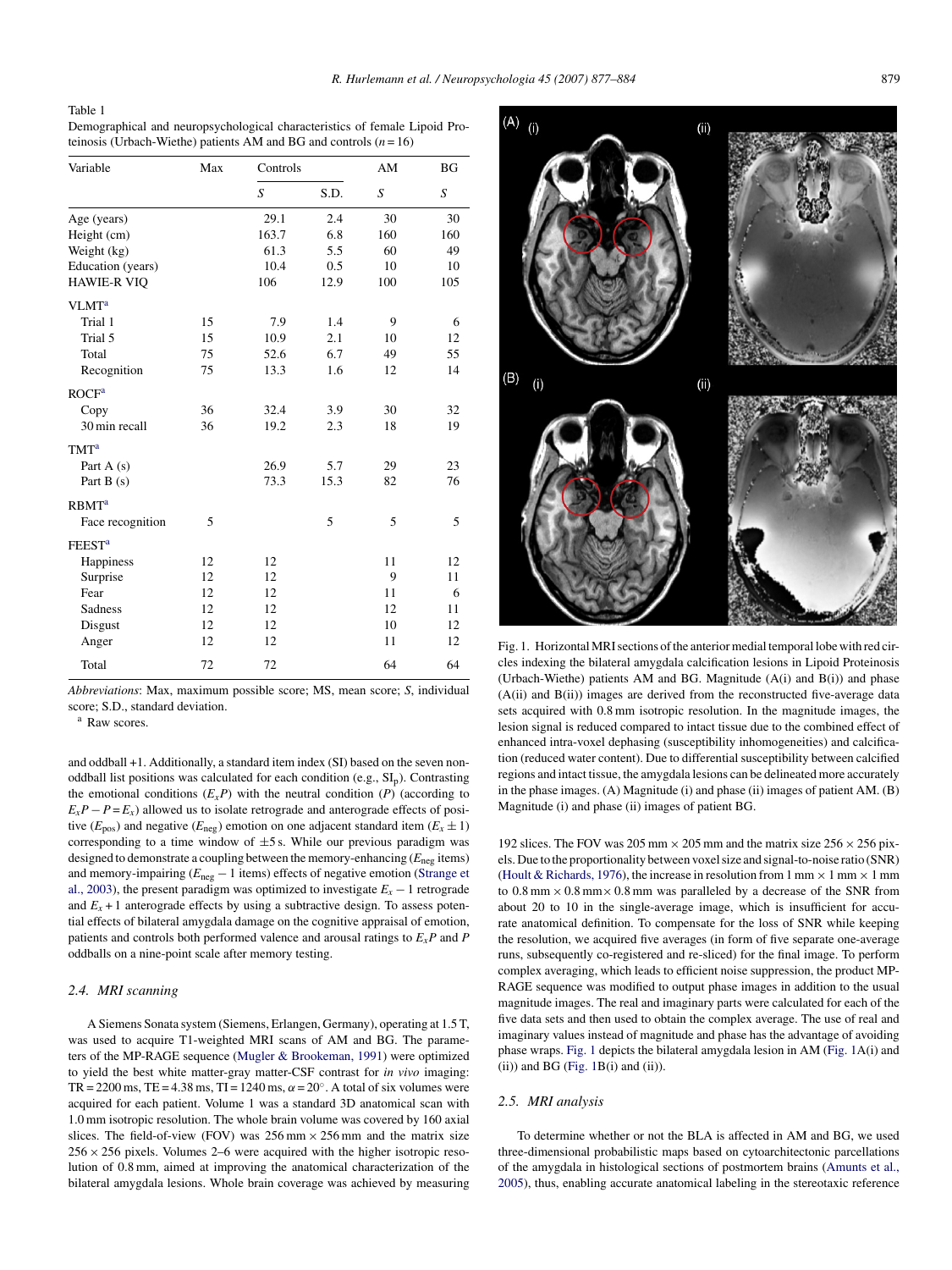<span id="page-3-0"></span>

Fig. 2. Superposition of BLA stereotaxic cytoarchitectonic probabilistic maps on the amygdala in Lipoid Proteinosis (Urbach-Wiethe) patients AM and BG. Equiprobability contures in blue indicate a 50% likelihood of a given voxel to be localized within the BLA. (A) Medial temporal lobe of patient AM in coronal (i) and horizontal view (ii). (B) Medial temporal lobe of patient BG in coronal (i) and horizontal view (ii). *Abbreviations*: BLA, basolateral amygdala constituted by the lateral, basolateral, and basomedial nuclei.

space of the Montreal Neurological Institute (MNI) single subject template [\(Holmes et al., 1998\).](#page-6-0) After segmentation, the MNI single subject template was co-registered with AM's and BG's individual MRI, respectively. The coregistration procedure consisted of a linear (affine) and a non-linear step. For the affine co-registration, which adjusts the position, global size, and shape of a given brain within the MRI, the FLIRT tool ([Jenkinson & Smith, 2001;](#page-6-0) [Jenkinson,](#page-6-0) [Bannister, Brady, & Smith, 2002\) i](#page-6-0)mplemented in the FSL package (available online at: <http://www.fmrib.ox.ac.uk/fsl>) was used. In contrast, the non-linear registration served to match the template image and the individual patient's image with each other on a local scale. For this step, an algorithm developed at the Institute of Medicine, Research Center Juelich was applied, minimizing the sum of voxel-wise intensity value differences between both MRIs by computing local deformations of the template image. A regularization term was added to model the template brain as an elastic body, thus avoiding non-smooth deformations. The non-linear registration resulted in a deformation-field containing local deformations, which was subsequently applied to the BLA probabilistic map to transform it into the patients' image spaces. We used this technique to match the BLA probabilistic map individually with the patients' MRIs. Fig. 2 illustrates the localization of the BLA probabilistic map in relation to the amygdala lesions in AM (Fig.  $2A(i)$  and (ii)) and BG (Fig.  $2B(i)$  and (ii)).

## *2.6. Statistics*

To determine whether each of the patients performed within or outside the normal range on the free recall task, we compared AM's and BG's individual accuracy scores to the corresponding normative scores derived from the

control sample by calculating separate Z scores. On the group level, two-factor within-subjects and three-factor mixed analyses of variance (ANOVAs) followed by two-tailed one-sample and two-sample *t* tests served to determine whether  $E_x - 1$  retrograde and  $E_x + 1$  anterograde memory changes were present or absent in patients as compared to controls. A significance threshold of  $p < 0.05$  was adopted throughout. Effect sizes were quantified by calculating the values of partial Eta squared  $(\eta_{p^2})$  and Cohen's *d*.

### **3. Results**

A condition (positive, negative, neutral)  $\times$  position (oddball, oddball  $\pm 1$ ) 3 × 3 ANOVA restricted to the control sample yielded effects of condition  $(F_{(2,30)} = 13.527; p < 0.0001;$  $(\eta_{p2} = 0.474)$ , position  $(F_{(2,30)} = 317.204; p < 0.0001; \eta_{p2} =$ 0.955), and condition  $\times$  position interaction ( $F_{(4,60)} = 13.698$ ;  $p < 0.0001$ ;  $\eta_{p2} = 0.477$ ) effects. Post hoc one-sample *t*-tests verified the presence of retrograde *E*neg − 1 amnesic (−17.19%) (*t*(15) = −3.212; *p* = 0.006) and *E*pos − 1 hypermnesic (+14.58%)  $(t_{(15)} = 3.264; \ p = 0.005)$  as well as anterograde  $E_{\text{neg}} + 1$  $(-15.10\%)$  ( $t_{(15)} = -3.498$ ;  $p = 0.003$ ) and  $E_{pos} + 1$  (-11.46%)  $(t_{(15)} = -3.083; p = 0.008)$  amnesic effects [\(Fig. 3A](#page-4-0)(i) and B(i)). Separate session (first, second, third)  $\times$  condition 3  $\times$  3 withinsubjects ANOVAs for oddballs  $(F_{(2,30)} = 1.215; p > 0.05)$  and standard items  $(F_{(2,30)} = 1.344; p > 0.05)$  indicated that performance remained unchanged throughout the experiment. Thus, our findings in controls replicated those reported previously [\(Hurlemann et al., 2005\)](#page-6-0) and served as baseline for the subsequent analyses.

AM's and BG's individual recall scores were concerted into *Z* scores by reference to the mean and standard deviation of scores of the control sample (Table 2). The *Z* statistic indicated no performance difference between patients and controls in the neutral condition. Moreover, AM and BG performed similarly to controls on  $E_x$  and  $SI_x$  recall in the emotional conditions. In contrast, each of the patients performed outside the normal range on  $E_{\text{neg}} \pm 1$  recall and  $E_{\text{pos}} + 1$ recall. Since no evidence was found for a differential contri-

Table 2

Free recall performance of female Lipoid Proteinosis (Urbach-Wiethe) patients AM and BG and controls  $(n = 16)$ 

| Variable                   | Max | Controls |      | AM |         | BG |         |
|----------------------------|-----|----------|------|----|---------|----|---------|
|                            |     | MS       | S.D. | S  | Ζ       | S  | Ζ       |
| $SI_{P}$                   | 84  | 50.9     | 7.3  | 46 | $-0.67$ | 45 | $-0.81$ |
| $P-1$                      | 12  | 6.3      | 1.9  | 8  | 0.90    | 7  | 0.37    |
| P                          | 12  | 11.5     | 0.7  | 12 | 0.71    | 11 | $-0.71$ |
| $P+1$                      | 12  | 6.3      | 1.5  | 7  | 0.47    | 7  | 0.47    |
| $\mathrm{SI}_\mathrm{neg}$ | 84  | 43.9     | 8.9  | 45 | 0.12    | 46 | 0.24    |
| $E_{\text{neg}}-1$         | 12  | 4.3      | 1.5  | 7  | 1.80    | 8  | 2.47    |
| $E_{\text{neg}}$           | 12  | 11.7     | 0.8  | 11 | $-0.88$ | 12 | 0.38    |
| $E_{\text{neg}}+1$         | 12  | 4.5      | 1.6  | 8  | 2.18    | 7  | 1.56    |
| SI <sub>pos</sub>          | 84  | 52.3     | 8.9  | 47 | $-0.60$ | 46 | $-0.71$ |
| $E_{\text{pos}}-1$         | 12  | 8.1      | 1.4  | 7  | $-0.79$ | 7  | $-0.79$ |
| $E_{\text{pos}}$           | 12  | 11.4     | 0.7  | 11 | $-0.63$ | 12 | 0.80    |
| $E_{\text{pos}}+1$         | 12  | 4.9      | 1.4  | 8  | 2.21    | 8  | 2.21    |

Listed are the raw scores for the following list positions: oddball  $(E_x, P)$ , oddball  $\pm 1$  ( $E_x \pm 1$ ,  $P \pm 1$ ) and standard items (SI<sub>x</sub>, SI<sub>p</sub>). *Abbreviations*: Max, maximum possible score; MS, mean score; *S*, individual score; S.D., standard deviation.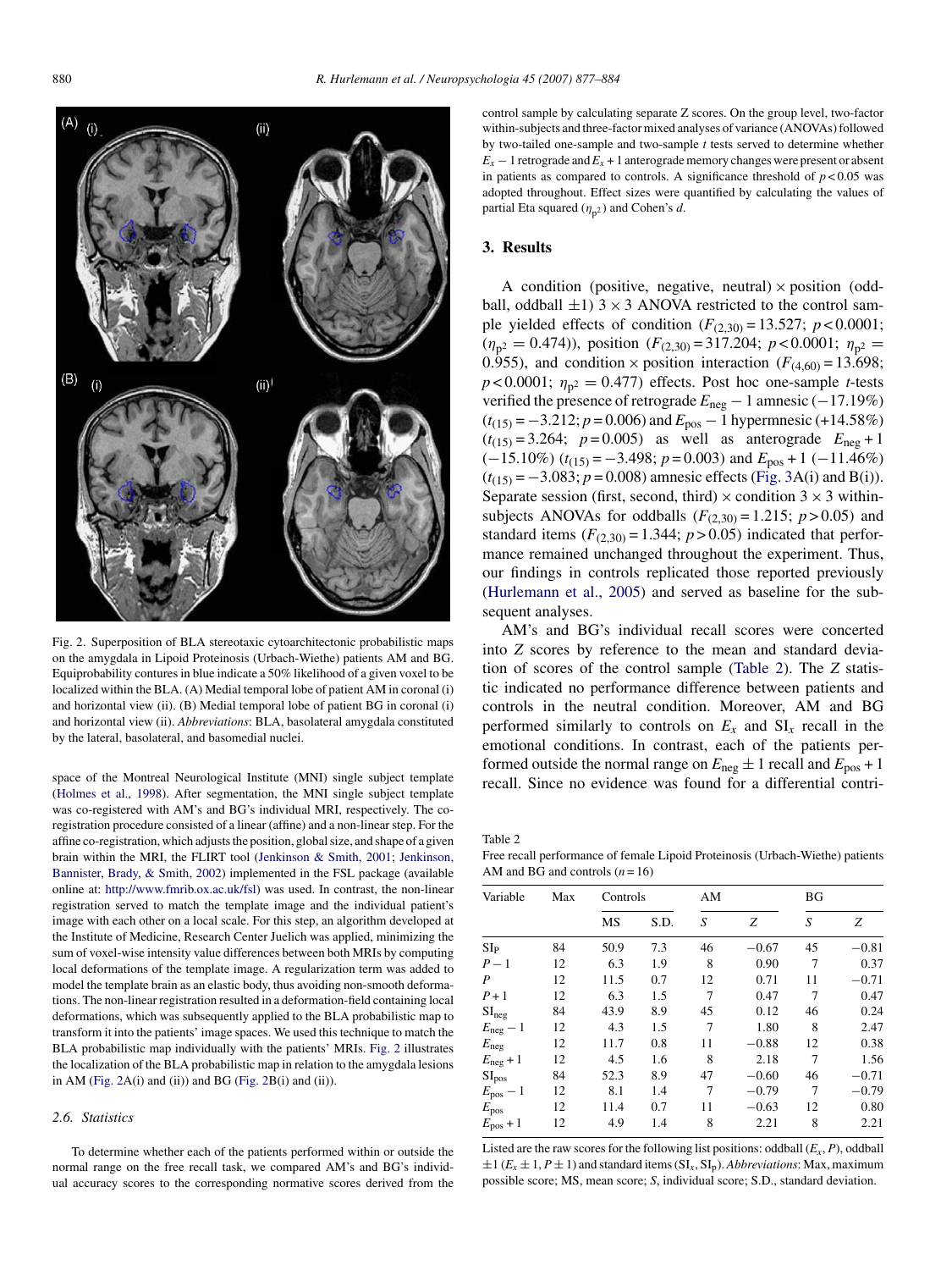<span id="page-4-0"></span>

Fig. 3. Recall profile of female Lipoid Proteinosis (Urbach-Wiethe) patients AM and BG as compared to controls (*n* = 16). (A) Percentage (%) correct recall as determined in controls (i) and patients (ii). Global task performance and perceptual von Restorff effects were unaffected by bilateral amygdala lesion. (B) Recall changes (%) in controls (i) and patients (ii). In controls, but not in AM and BG, enhanced memory for emotional oddballs was associated with valence-related retrograde and arousal-related anterograde memory changes for the surrounding standard items. Positive emotion elicited retrograde hypermnesia (+14.58%) and anterograde amnesia (−11.46%), whereas negative emotion elicited both retrograde (−17.19%) and anterograde amnesia (−15.10%). These emotion-induced memory increments and decrements are amygdala-dependent. *Abbreviations*: pos, positive; neu, neutral; neg, negative; oddball ±1, standard item preceding or following the oddball. Error bars indicate 1 S.E.

bution of the patients' individual performance to these results, AM's and BG's data were collapsed to one diagnostic sample. A group (controls, patients)  $\times$  condition  $\times$  position  $2 \times 3 \times 3$ ANOVA yielded group  $(F_{(1,16)} = 12.698; p = 0.003; \eta_{p^2} =$ 0.442), position  $(F_{(2,32)} = 107.598; p < 0.0001; \eta_{p^2} = 0.871$ and two-way position  $\times$  group  $(F_{(2,32)} = 3.765; p = 0.034;$  $\eta_{p^2} = 0.190$ ) interaction effects. Post hoc two-sample *t*-tests revealed between-group differences in  $E_{\text{neg}} - 1$  ( $t_{(16)} = -2.995$ ; *p* = 0.009; *d* = 2.38), *E*neg +1(*t*(16) = −2.648; *p* = 0.018; *d* = 2.11) and  $E_{pos} + 1$  ( $t_{(16)} = -2.437$ ;  $p = 0.027$ ;  $d = 1.94$ ) recall. The absence of a between-group difference in  $E_{pos}$  – 1 ( $t_{(16)}$  = 0.535; *p* > 0.05) recall is not compatible with preserved  $E_{pos}$  − 1 hypermnesic effects in AM and BG, as *E*pos − 1 recall was not better than  $P-1$  recall in either of the patients. Together, these findings indicate no global memory dysfunction in AM and BG, but a specific lack of emotion-induced memory increments and decrements, such that  $E_x \pm 1$  recall equated  $P \pm 1$  recall (Fig. 3A(ii) and  $B(ii)$ ).

The oddball arousal and valence scores (mean  $\pm$  S.D.) obtained after memory testing were as follows—controls:  $E_{\text{pos}}P$  oddballs  $(5.31 \pm 0.60, 7.75 \pm 0.78); E_{\text{neg}}P$  oddballs  $(5.25 \pm 0.58, 2.31 \pm 0.48)$ ; *P* oddballs  $(2.81 \pm 0.66,$ 5.13  $\pm$  0.72). Patients (5.44  $\pm$  0.51, 7.69  $\pm$  0.48);  $E_{\text{neg}}P$  oddballs  $(5.19 \pm 0.54, 2.44 \pm 0.51)$ ; *P* oddballs  $(2.94 \pm 0.57,$  $5.25 \pm 0.45$ ). Separate group (controls, patients)  $\times$  oddball type (positive, negative, neutral)  $2 \times 3$  ANOVAs yielded no significant between-group effects on either arousal scores or valence scores ( $p$  values  $> 0.05$ ).

# **4. Discussion**

Organic syndromes rarely affect the amygdala selectively. If the brain lesion extends to adjacent temporal lobe memory structures, the patient is rendered amnesic, which complicates the study of amygdala-dependent episodic memory changes ([LaBar](#page-6-0) [& Cabeza, 2006\).](#page-6-0) In the current neuropsychological experiment, we therefore focused on the LP phenotype in AM and BG as a rare model system of selective amygdala dysfunction to determine the amygdala's role in valence-related  $E_x - 1$  retrograde and arousal-related  $E_x + 1$  anterograde episodic memory changes. The novel finding here is the absence of these specific changes in AM and BG, which mimics that observed after amygdala suppression with propranolol in controls ([Hurlemann et al.,](#page-6-0) [2005\).](#page-6-0) In our paradigm, perceptual-neutral (*P*) and perceptualemotional (*ExP*) oddballs were normalized for near-ceiling von Restorff effects to specify the influences of arousal and valence on  $E_x$ -dependent effects by using a subtractive design. While the perceptual component  $(P)$  of the von Restorff effect is intact in AM and BG, the emotional component  $(E_r)$  is not [\(Strange](#page-7-0) [et al., 2003\),](#page-7-0) as indicated by the lack of retrograde  $E_x - 1$  and anterograde  $E_x + 1$  effects driven by this component (Fig. 3). We thus conclude that an intact amygdala is necessary for generating retrograde and anterograde episodic memory changes in response to positive and negative emotion.

The finding that AM and BG exhibit no arousal-related  $E_x + 1$ anterograde amnesic effects is consistent with deficient  $E_x$  emotional item processing at the amygdala level and parallels the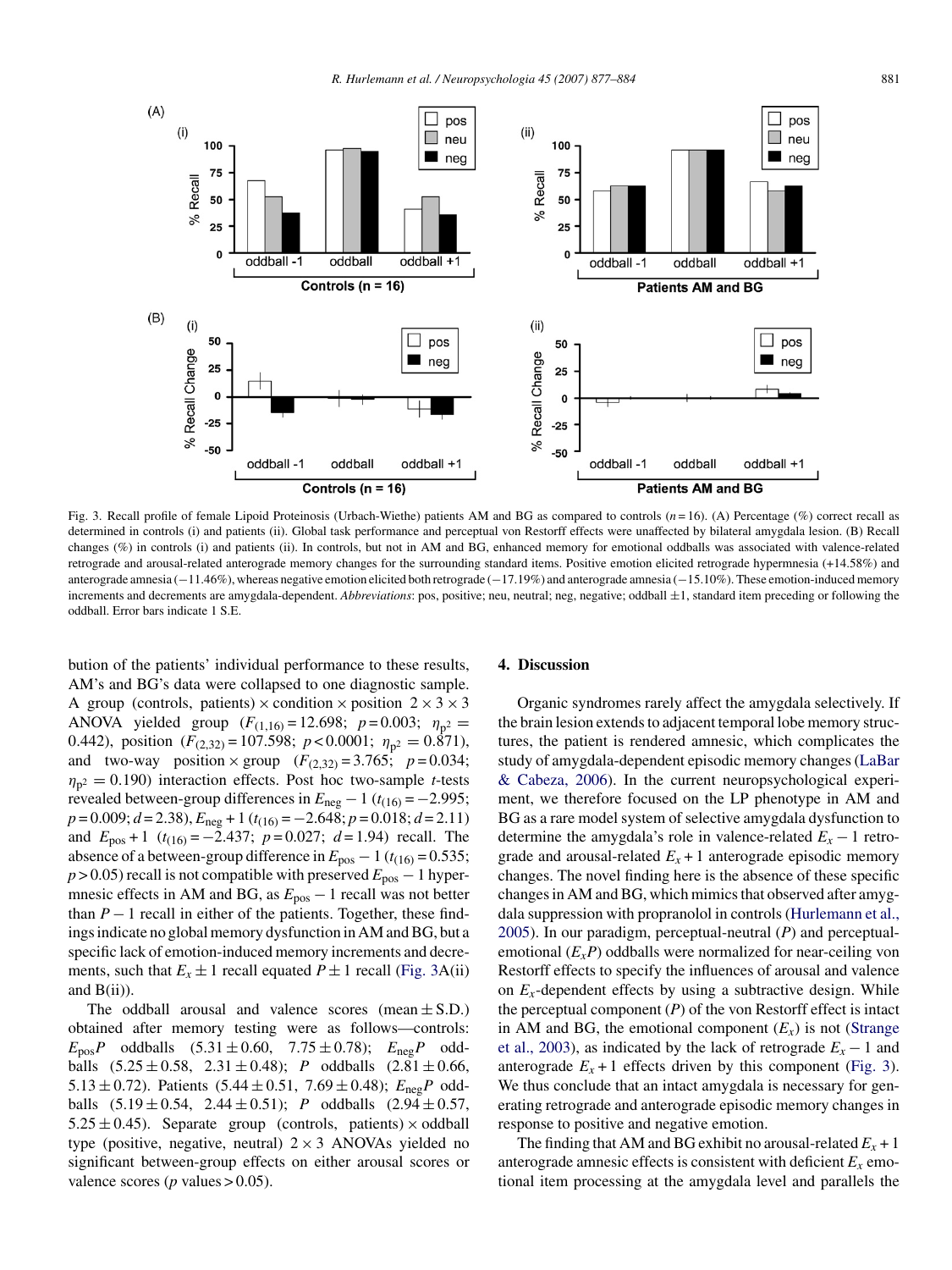failure of gist memory effects [\(Adolphs, Tranel, et al., 2005\)](#page-6-0) and an emotional modulation of the attentional-blink effect [\(Anderson & Phelps, 2001\)](#page-6-0) in amygdala-lesioned patients. Our results emphasize the pivotal role of the amygdala in devoting attention to preferential encoding of  $E<sub>x</sub>$  emotional items. We suggest that this allocation of attentional resources as a function of emotional arousal is adaptive and can provoke a transient refractory period, of at least 5 s duration, which disrupts attentional re-orienting that is a prerequisite for encoding a following  $E_x + 1$  non-emotional item in the hippocampus.

Whereas arousal-related  $E_x + 1$  anterograde effects appear to reflect the cost of an amygdala-dependent capture of attention,  $E_x - 1$  retrograde effects most likely result from an interference of valence-specific input during emotional memory encoding with ongoing episodic encoding operations in hippocampus [\(Hurlemann et al., 2005\).](#page-6-0) Our finding that an amygdala dependence of *E*neg − 1 retrograde amnesia [\(Strange et al., 2003\)](#page-7-0) extends to  $E_{pos} - 1$  retrograde hypermnesia, raises the possibility that this input could be generated by the amygdala. However, both lesion and neuroimaging data [\(Hamann, Lee,](#page-6-0) [et al., 1999;](#page-6-0) [Kensinger & Schacter, 2006\)](#page-6-0) indicate no differential amygdala engagement during encoding of emotionally positive and negative stimuli, which supports the hypothesis of a neural segregation of arousal and valence influences on emotional memory encoding. This hypothesis states that the amygdala communicates arousal to the hippocampus to render it susceptible to valence-specific top-down input from prefrontal cortex (PFC) ([Dolcos, LaBar, & Cabeza, 2004b;](#page-6-0) [Kensinger](#page-6-0) [& Corkin, 2004\).](#page-6-0) Given this background, we suggest that valence-related  $E_x - 1$  retrograde effects require arousal-driven amygdala-hippocampal interactions.

In animal models, intra-amygdalar infusions of NE agonistic and antagonistic drugs demonstrate LC-NE release within the BLA as an important neurochemical factor in the amygdala's control of emotional memory consolidation ([McGaugh, 2000,](#page-6-0) [2004\).](#page-6-0) Similarly, activation of the human amygdala during emotional memory encoding has been revealed to depend on a rise in intra-amygdalar LC-NE [\(Strange & Dolan, 2004;](#page-7-0) [van Stegeren](#page-7-0) [et al., 2005\).](#page-7-0) Thus, emotional memory encoding and consolidation both appear to depend critically on LC-NE bottom-up activation of the BLA.

In this study, we used stereotaxic cytoarchitectonic probabilistic maps to verify that amygdala calcifications in AM and BG encompassed the BLA [\(Fig. 2\).](#page-3-0) The absence of  $E_x - 1$ retrograde effects in AM and BG as well as in controls treated with propranolol indicates that BLA dysfunction, whether due to anatomical lesion or pharmacological inhibition, can abolish an arousal-induced amygdala-hippocampal coupling that is a prerequisite for the modification of ongoing episodic encoding operations by valence-specific input from PFC. Our finding that  $E_x$  emotional item valence predicts subsequent memory for  $E_x - 1$  non-emotional items, suggests that amygdala- and LC-NE-dependent valence-arousal interactions during emotional memory encoding contribute to a filter mechanism that segregates behaviorally significant items from less significant items, thus, restricting the latter from consuming consolidation resources.

Whereas the memory-modulating effects of arousal and valence were absent in AM and BG, both patients performed similarly to controls on arousal and valence ratings to emotional oddballs. This result is in keeping with previous reports that bilateral amygdala lesion does not affect the way patients judge arousal and valence attributes of emotional stimuli [\(Anderson &](#page-6-0) [Phelps, 2002;](#page-6-0) [Adolphs et al., 1997; Cahill et al., 1995\).](#page-6-0) Arousal and valence judgments have indeed been to shown to engage PFC subregions rather than the amygdala [\(Dolcos & Cabeza,](#page-6-0) [2002;](#page-6-0) [Dolcos, LaBar, & Cabeza, 2004b\),](#page-6-0) which could explain why emotional oddball ratings are normal in AM and BG, but significantly changed in controls treated with NE agonistic and antagonistic drugs acting in these subregions [\(Hurlemann et al.,](#page-6-0) [2005\).](#page-6-0)

Although neuroimaging studies of the amygdala indicate responsiveness to a wide range of facial expressions ([Fitzgerald,](#page-6-0) [Angstadt, Jelsone, Nathan, & Phan, 2006\),](#page-6-0) the amygdala plays a particular role in fear recognition ([Phelps, 2006\).](#page-6-0) Recognizing fear from facial expressions seems to depend primarily on the eye region ([Whalen et al., 2004\).](#page-7-0) Defective gaze monitoring has been identified as the critical pathomechanism for impaired fear recognition in patients with bilateral amygdala lesion [\(Adolphs et al., 2005b\).](#page-6-0) However, in a large sample of nine amygdala-lesioned patients, the ability to recognize fear varied from severely impaired to relatively intact [\(Adolphs et al.,](#page-6-0) [1999\).](#page-6-0) In the present study, BG, but not AM, was compromised in recognizing fear. The fact that AM and BG are monozygotic twins both suffering from LP argues against a potential influence of dissociable aetiologies. In addition, there is no MRI evidence for significant differences in lesion size. The single clinical factor that distinguishes between the two cases, is that BG's lesion is epileptogenic. While we cannot exclude that deficient fear recognition in BG could be related to epilepsy or anticonvulsive medication, we consider it more likely that the early onset of the disease during childhood and the slowly progressive amygdala degeneration with disease duration ([Appenzeller et al., 2006\)](#page-6-0) enables some LP patients, like AM, to develop an alternate fear recognition network sparing the amygdala or cognitive strategies compensating their deficit.

The present study of two monozygotic twins with bilateral amygdala lesion, although limited by its casuistic nature and the restrictedness of neuropsychological testing, lends credence to the hypothesis that the amygdala has an adaptive role in allocating processing resources during emotional memory encoding, with behaviorally significant items receiving privileged memory access and insignificant items being filtered out. In so doing, the amygdala appears to serve the guidance of behavior rather than an accurate reproduction of the past.

# **Acknowledgements**

The authors thank F. Buhtz for neuropsychology reporting, I. Frommann for statistical advice, and K. Vogeley for organizing MRI scanning. R. Hurlemann was supported by BONFOR and the German Federal Ministry of Education and Research (BMBF).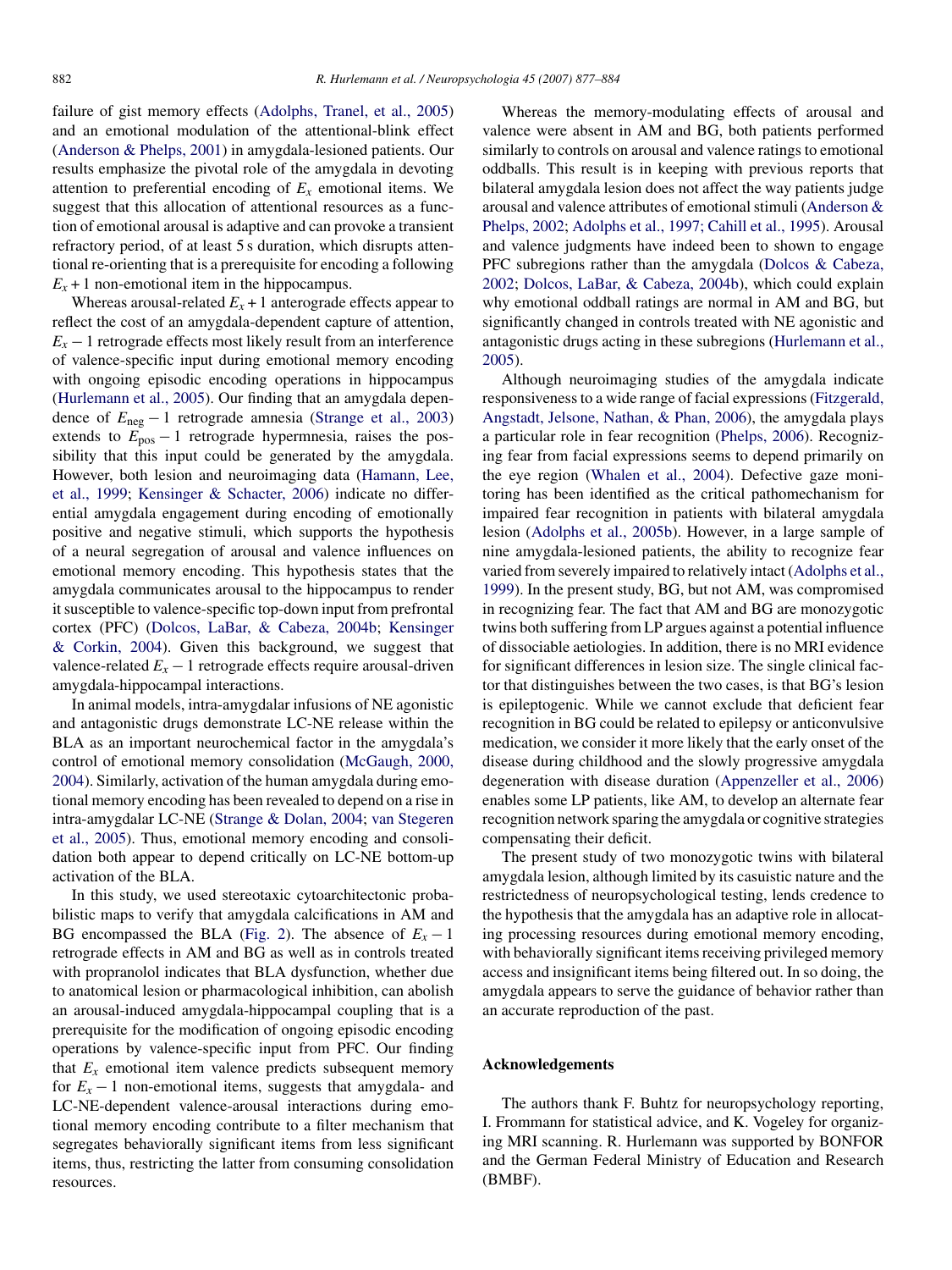# <span id="page-6-0"></span>**References**

- Adolphs, R., Cahill, L., Schul, R., & Babinsky, R. (1997). Impaired declarative memory for emotional material following bilateral amygdala damage in humans. *Learning and Memory*, *4*, 291–300.
- Adolphs, R., Gosselin, F., Buchanan, T. W., Tranel, D., Schyns, P., & Damasio, A. R. (2005). A mechanism for impaired fear recognition after amygdala damage. *Nature*, *6*, 68–72.
- Adolphs, R., Tranel, D., & Buchanan, T. W. (2005). Amygdala damage impairs emotional memory for gist but not details of complex stimuli. *Nature Neuroscience*, *8*, 512–518.
- Adolphs, R., Tranel, D., Hamann, S., Young, A. W., Calder, A. J., Phelps, E. A., et al. (1999). Recognition of facial expression in nine individuals with bilateral amygdala damage. *Neuropsychologia*, *37*, 1111–1117.
- Amunts, K., Kedo, O., Kindler, M., Pieperhoff, P., Mohlberg, H., Shah, N. J., et al. (2005). Cytoarchitectonic mapping of the human amygdala, hippocampal region and entorhinal cortex: Intersubject variability and probability maps. *Anatomy and Embryology (Berl)*, *210*, 343–352.
- Anderson, A. K., & Phelps, E. A. (2001). Lesions of the human amygdala impair enhanced perception of emotionally salient events. *Nature*, *411*, 305–309.
- Anderson, A. K., & Phelps, E. A. (2002). Is the human amygdala critical for the subjective experience of emotion? Evidence of intact dispositional affect in patients with amygdala lesions. *Journal of Cognitive Neuroscience*, *14*, 709–720.
- Angelini, R., Capozzoli, F., Lepore, P., Grossi, D., & Orsini, A. (1994). "Experimental amnesia" induced by emotional items. *Perceptual and Motor Skills*, *78*, 19–28.
- Appenzeller, S., Chaloult, E., Velho, P., Araujo, V. Z., Cendes, F., & Li, L. M. (2006). Amygdalae calcifications associated with disease duration in lipoid proteinosis. *Journal of Neuroimaging*, *16*, 154–156.
- Aston-Jones, G., & Cohen, J. D. (2005). An integrative theory of locus coeruleusnorepinephrine function: Adaptive gain and optimal performance. *Annual Review of Neuroscience*, *28*, 403–450.
- Cahill, L., Babinsky, R., Markowitsch, H. J., & McGaugh, J. L. (1995). The amygdala and emotional memory. *Nature*, *377*, 295–296.
- Cahill, L., Haier, R. J., Fallon, J., Alkire, M. T., Tang, C., Keator, D., et al. (1996). Amygdala activity at encoding correlated with long-term, free recall of emotional information. In *Proceedings of the National Acadamy of Sciences of the USA, Vol. 93* (pp. 8016–8021).
- Cahill, L., Prins, B., Weber, M., & McGaugh, J. L. (1994). Beta-adrenergic activation and memory for emotional events. *Nature*, *371*, 702–704.
- Canli, T., Zhao, Z., Brewer, J., Gabrieli, J. D., & Cahill, L. (2000). Event-related activation in the human amygdala associates with later memory for individual emotional experience. *The Journal of Neuroscience*, *20*, RC99.
- Cycowicz, Y. M., Friedman, D., Rothstein, M., & Snodgrass, J. G. (1997). Picture naming by young children: Norms for name agreement, familiarity, and visual complexity. *Journal of Experimental Child Psychology*, *65*, 171–237.
- Dolcos, F., & Cabeza, R. (2002). Event-related potentials of emotional memory: Encoding pleasant, unpleasant, and neutral pictures. *Cognitive, Affective and Behavioral Neuroscience*, *2*, 252–263.
- Dolcos, F., LaBar, K. S., & Cabeza, R. (2004a). Interaction between the amygdala and the medial temporal lobe memory system predicts better memory for emotional events. *Neuron*, *42*, 855–863.
- Dolcos, F., LaBar, K. S., & Cabeza, R. (2004b). Dissociable effects of arousal and valence on prefrontal activity indexing emotional evaluation and subsequent memory: An event-related fMRI study. *Neuroimage*, *23*, 64–74.
- Fitzgerald, D. A., Angstadt, M., Jelsone, L. M., Nathan, P. J., & Phan, K. L. (2006). Beyond threat: Amygdala reactivity across multiple expressions of facial affect. *Neuroimage*, *30*, 1441–1448.
- Hamada, T., McLean, W. H., Ramsay, M., Ashton, G. H., Nanda, A., Jenkins, T., et al. (2002). Lipoid proteinosis maps to 1q21 and is caused by mutations in the extracellular matrix protein 1 gene (ECM1). *Human Molecular Genetics*, *11*, 833–840.
- Hamann, S. (2001). Cognitive and neural mechanisms of emotional memory. *Trends in Cognitive Sciences*, *5*, 394–400.
- Hamann, S. B., Ely, T. D., Grafton, S. T., & Kilts, C. D. (1999). Amygdala activity related to enhanced memory for pleasant and aversive stimuli.*Nature Neuroscience*, *2*, 289–293.
- Hamann, S. B., Lee, G. P., & Adolphs, R. (1999). Impaired declarative emotional memory but intact emotional responses following human bilateral amygdalotomy. *Society for Neuroscience Abstracts*, *25*, 99.
- Harmer, C. J., Hill, S. A., Taylor, M. J., Cowen, P. J., & Goodwin, G. M. (2003). Toward a neuropsychological theory of antidepressant drug action: Increase in positive emotional bias after potentiation of norepinephrine activity. *The American Journal of Psychiatry*, *160*, 990–992.
- Harmer, C. J., Shelley, N. C., Cowen, P. J., & Goodwin, G. M. (2004). Increased positive versus negative affective perception and memory in healthy volunteers following selective serotonin and norepinephrine reuptake inhibition. *The American Journal of Psychiatry*, *161*, 1256–1263.
- Helmstaedter, C., Lendt, M., & Lux, S. (2001). Verbaler Lern- und Merkfähigkeitstest (VLMT). Göttingen: Hogrefe.
- Holmes, C. J., Hoge, R., Collins, L., Woods, R., Toga, A. W., & Evans, A. C. (1998). Enhancement of MR images using registration for signal averaging. *Journal of Computer Assisted Tomography*, *22*, 324–333.
- Hoult, D. I., & Richards, R. E. (1976). The signal-to-noise ratio of the nuclear magnetic resonance experiment. *Journal of Magnetic Resonance Imaging: JMRI*, *24*, 71–84.
- Hurlemann, R., Hawellek, B., Matusch, A., Kolsch, H., Wollersen, H., Madea, B., et al. (2005). Noradrenergic modulation of emotion-induced forgetting and remembering. *The Journal of Neuroscience*, *25*, 6343–6349.
- Jenkinson, M., Bannister, P. R., Brady, J. M., & Smith, S. M. (2002). Improved optimisation for the robust and accurate linear registration and motion correction of brain images. *Neuroimage*, *17*, 825–841.
- Jenkinson, M., & Smith, S. M. (2001). A global optimisation method for robust affine registration of brain images. *Medical Image Analysis*, *5*, 143–156.
- Kensinger, E. A. (2004). Remembering emotional experiences: The contribution of valence and arousal. *Reviews in the Neurosciences*, *15*, 241–251.
- Kensinger, E. A., & Corkin, S. (2004). Two routes to emotional memory: Distinct neural processes for valence and arousal. In *Proceedings of the National Academy of Sciences of the USA, Vol. 101* (pp. 3310–3315).
- Kensinger, E. A., & Schacter, D. L. (2006). Amygdala activity is associated with the successful encoding of item, but not source, information for positive and negative stimuli. *The Journal of Neuroscience*, *26*, 2564–2570.
- Kilpatrick, L., & Cahill, L. (2003). Amygdala modulation of parahippocampal and frontal regions during emotionally influenced memory storage. *Neuroimage*, *20*, 2091–2099.
- LaBar, K. S., & Cabeza, R. (2006). Cognitive neuroscience of emotional memory. *Nature Reviews Neuroscience*, *7*, 54–64.
- Lang, P. J. (1995). The emotion probe. Studies of motivation and attention. *The American Psychologist*, *50*, 372–385.
- Lang, P. J., Bradley, M. M., & Cuthberg, B. N. (2005).*International affective picture system (IAPS): Digitized photographs, instruction manual and affective ratings. Technical Report A-6*. Gainesville, FL: University of Florida.
- McGaugh, J. L. (2000). Memory—A century of consolidation. *Science*, *287*, 248–251.
- McGaugh, J. L. (2004). The amygdala modulates the consolidation of memories of emotionally arousing experiences. *Annual Review of Neuroscience*, *27*, 1–28.
- Mugler, J. P., III, & Brookeman, J. R. (1991). Rapid three-dimensional T1 weighted MR imaging with the MP-RAGE sequence. *Journal of Magnetic Resonance Imaging: JMRI*, *1*, 561–567.
- Osterrieth, P. A. (1944). Le test de copie d'une figure complexe. *Archives of Psychology*, *30*, 206–356.
- Phelps, E. A. (2006). Emotion and cognition: Insights from studies of the human amygdala. *Annual Review of Psychology*, *57*, 27–53.
- Phelps, E. A., & LeDoux, J. F. (2005). Contributions of the amygdala to emotion processing: From animal models to human behavior. *Neuron*, *48*, 175–187.
- Raitan, R. M. (1958). Validity of the trail making test as an indication of organic brain damage. *Perceptual and Motor Skills*, *8*, 271–276.
- Rey, A. (1941). L'examen psychologique dans les cas d'encéphalopathie traumatique. *Archives of Psychology*, *30*, 286–340.
- Richardson, M. P., Strange, B. A., & Dolan, R. J. (2004). Encoding of emotional memories depends on amygdala and hippocampus and their interactions. *Nature Neuroscience*, *7*, 278–285.
- Russell, J. A. (1980). A circumflex model of affect. *Journal of Personality and Social Psychology*, *39*, 1161–1178.